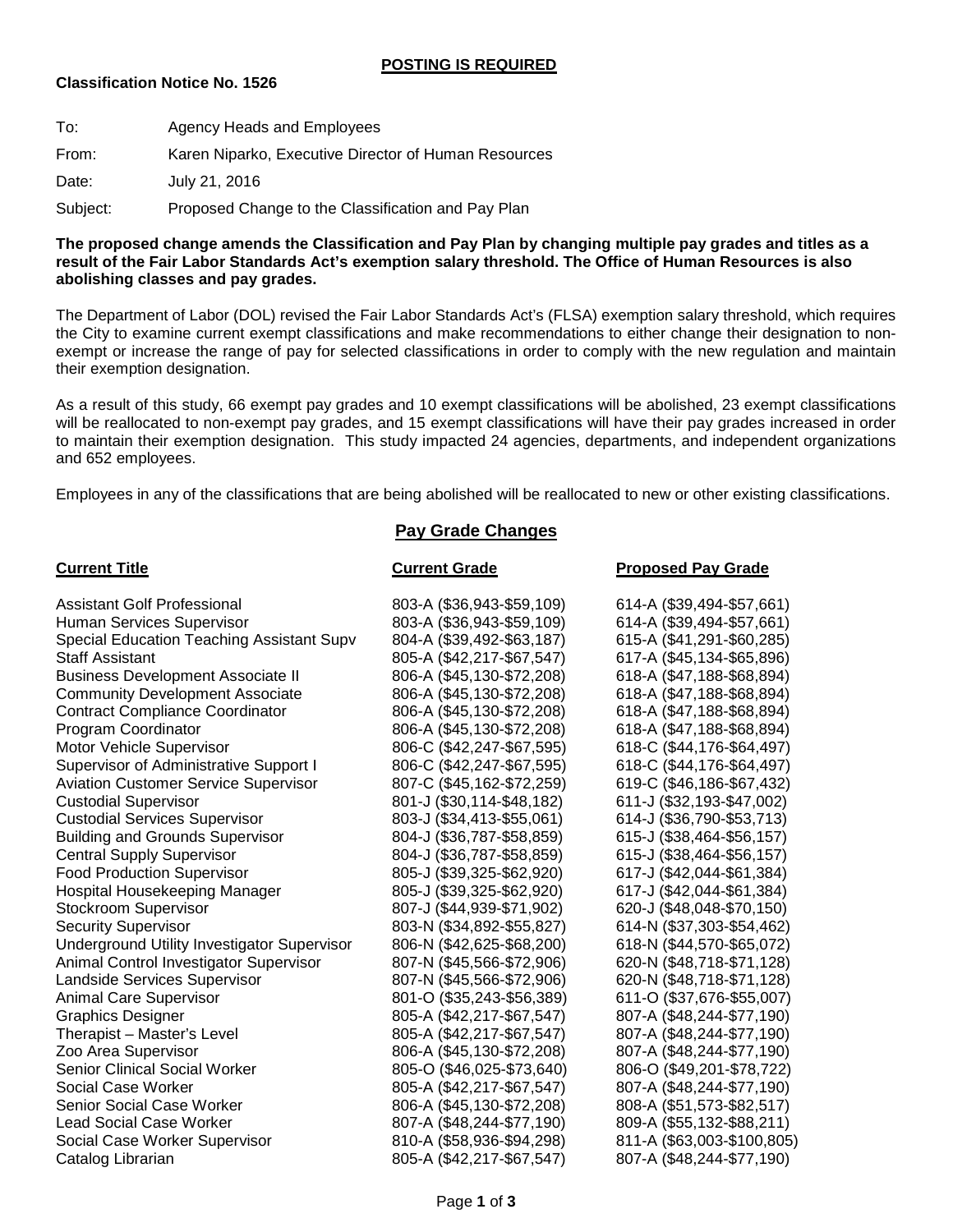| <b>Collection Specialist</b> | 807-A (\$48,244-\$77,190) | 808-A (\$51,573-\$82,517) |
|------------------------------|---------------------------|---------------------------|
| Senior Catalog Librarian     | 807-A (\$48,244-\$77,190) | 809-A (\$55,132-\$88,211) |
| Special Collection Librarian | 807-A (\$48,244-\$77,190) | 808-A (\$51,573-\$82,517) |

## **Revised Class Specifications Including Title & Pay Grade Changes**

| <b>Current Title</b>                                                                           | <b>Proposed Title</b>                    | <b>Current Pay Grade</b>                                                            | <b>Proposed Pay Grade</b>                                                           |
|------------------------------------------------------------------------------------------------|------------------------------------------|-------------------------------------------------------------------------------------|-------------------------------------------------------------------------------------|
| Children's Librarian<br><b>Outreach Specialist</b><br>Senior Branch Librarian Senior Librarian | Librarian<br>Library Outreach Specialist | 805-A (\$42,217-\$67,547)<br>807-A (\$48,244-\$77,190)<br>807-A (\$48,244-\$77,190) | 807-A (\$48,244-\$77,190)<br>808-A (\$51,573-\$82,517)<br>809-A (\$55,132-\$88,211) |

# **Classifications to Abolish**

## **Current Title Current Pay Grade**

| Administrative Assistant                   | 804-A (\$39,492-\$63,187) |
|--------------------------------------------|---------------------------|
| Executive Secretary to the Mayor           | 805-A (\$42,217-\$67,547) |
| <b>Selection Librarian</b>                 | 805-A (\$42,217-\$67,547) |
| Reference Librarian                        | 805-A (\$42,217-\$67,547) |
| Systems Librarian                          | 806-A (\$45,130-\$72,208) |
| Outreach Librarian                         | 806-A (\$45,130-\$72,208) |
| Senior Reference Librarian                 | 807-A (\$48,244-\$77,190) |
| Staff Assistant (Hourly)                   | 805-A (\$42,217-\$67,547) |
| Program Coordinator (Hourly)               | 806-A (\$45,130-\$72,208) |
| Business Development Associate II (Hourly) | 806-A (\$45,130-\$72,208) |
|                                            |                           |

# **Pay Grades to Abolish**

| 800-A     | through | 806-A |
|-----------|---------|-------|
| 800-L     | through | 806-L |
| 800-C     | through | 807-C |
| 800-N     | through | 807-N |
| 800-E     | through | 807-E |
| 800-O     | through | 805-O |
| 800-l     | through | 807-l |
| 800-V     | through | 805-V |
| $800 - J$ | through | 807-J |

# **Current & Proposed Exemption Status**

| <b>Classification</b>                       | <b>Current FLSA Designation</b> | <b>Proposed FLSA Designation</b> |
|---------------------------------------------|---------------------------------|----------------------------------|
| Assistant Golf Professional                 | Exempt                          | <b>Non-Exempt</b>                |
| Human Services Supervisor                   | Exempt                          | <b>Non-Exempt</b>                |
| Special Education Teaching Assistant Supv   | Exempt                          | <b>Non-Exempt</b>                |
| <b>Staff Assistant</b>                      | Exempt                          | <b>Non-Exempt</b>                |
| <b>Business Development Associate II</b>    | Exempt                          | <b>Non-Exempt</b>                |
| <b>Community Development Associate</b>      | Exempt                          | <b>Non-Exempt</b>                |
| <b>Contract Compliance Coordinator</b>      | Exempt                          | <b>Non-Exempt</b>                |
| Program Coordinator                         | Exempt                          | <b>Non-Exempt</b>                |
| Motor Vehicle Supervisor                    | Exempt                          | Non-Exempt                       |
| Supervisor of Administrative Support I      | Exempt                          | <b>Non-Exempt</b>                |
| <b>Aviation Customer Service Supervisor</b> | Exempt                          | Non-Exempt                       |
| <b>Custodial Supervisor</b>                 | Exempt                          | <b>Non-Exempt</b>                |
| <b>Custodial Services Supervisor</b>        | Exempt                          | Non-Exempt                       |
| <b>Building and Grounds Supervisor</b>      | Exempt                          | Non-Exempt                       |
| <b>Central Supply Supervisor</b>            | Exempt                          | <b>Non-Exempt</b>                |